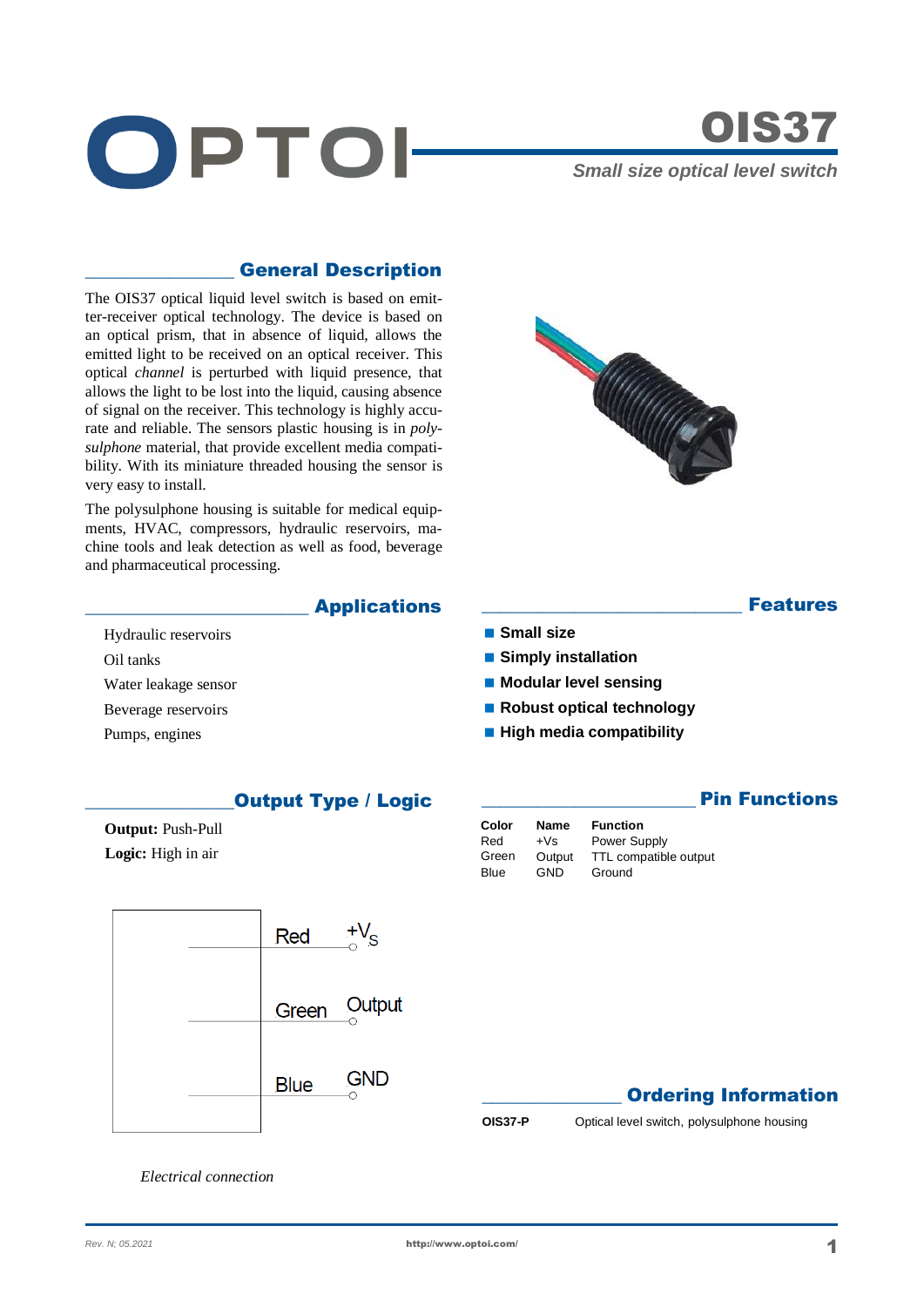#### **ABSOLUTE MAXIMUM RATINGS**

| <b>Symbol</b> | <b>Parameter</b>            | Min   | <b>Max</b> | Unit   |
|---------------|-----------------------------|-------|------------|--------|
| ΙA            | Operating Temperature Range | $-40$ | 125        | $\sim$ |
| l s           | Storage Temperature         | $-40$ | 125        | $\sim$ |

*Stresses beyond those listed under "Absolute Maximum Ratings" may cause permanent damage to the device. These are stress ratings only, and functional operation of the device at these or any other conditions beyond those indicated in the operational sections of the specifications is not implied. Exposure to absolute maximum rated conditions for extended periods may affect device reliability.*

#### **PERFORMANCES CHARACTERISTICS**

 $T_A = 25^{\circ}$ C unless otherwise noted.

| Symbol         | Parameter                     | <b>Conditions</b>   | Min | Typ                      | Max            | <b>Unit</b> |
|----------------|-------------------------------|---------------------|-----|--------------------------|----------------|-------------|
| $V_{\rm CC}$   | Supply Voltage Range          |                     | 4.5 |                          | 15             | V           |
| $_{\rm lcc}$   | Device current consumption    |                     |     | 2                        | ٠              | mA          |
| <b>VOUTH</b>   | Output voltage high           |                     |     | $\overline{\phantom{0}}$ | $Vs - 1.5$     | V           |
| <b>VOUTL</b>   | Output voltage low            |                     |     | ۰                        | 0.5            | V           |
| <b>I</b> out   | Output current                |                     | -   | $\overline{\phantom{a}}$ | 100            | mA          |
| <b>Rp</b>      | Repeatibility                 |                     |     |                          | $\blacksquare$ | mm          |
| Hys            | <b>Hysteresis</b>             | Depending on liquid |     |                          | $\,$           | mm          |
| t <sub>R</sub> | Response time rising liquid † | Mineral oil         |     | 50                       |                | <b>us</b>   |
| tF             | Response time falling liquid  |                     |     | 250                      |                | ms          |

#### **MECHANICAL CHARACTERISTICS**

| Symbol    | <b>Parameter</b>    | <b>Conditions</b> | Min | Typ              | <b>Max</b> | Unit |
|-----------|---------------------|-------------------|-----|------------------|------------|------|
| IP        | Protection class    |                   | -   | IP <sub>67</sub> | -          |      |
| Pr        | Pressure range      |                   |     | $\,$             |            | bar  |
| Es        | Dielectric strength |                   |     | 4                | -          | kV   |
| <b>FT</b> | Fixing thread       |                   |     | M <sub>10</sub>  |            |      |
| Trg       | Fixing torque       |                   |     | -                | 1.5        | N/m  |

#### **MECHANICAL DIMENSIONS**



*† The electrical switching time of the output stage is about 100ns*